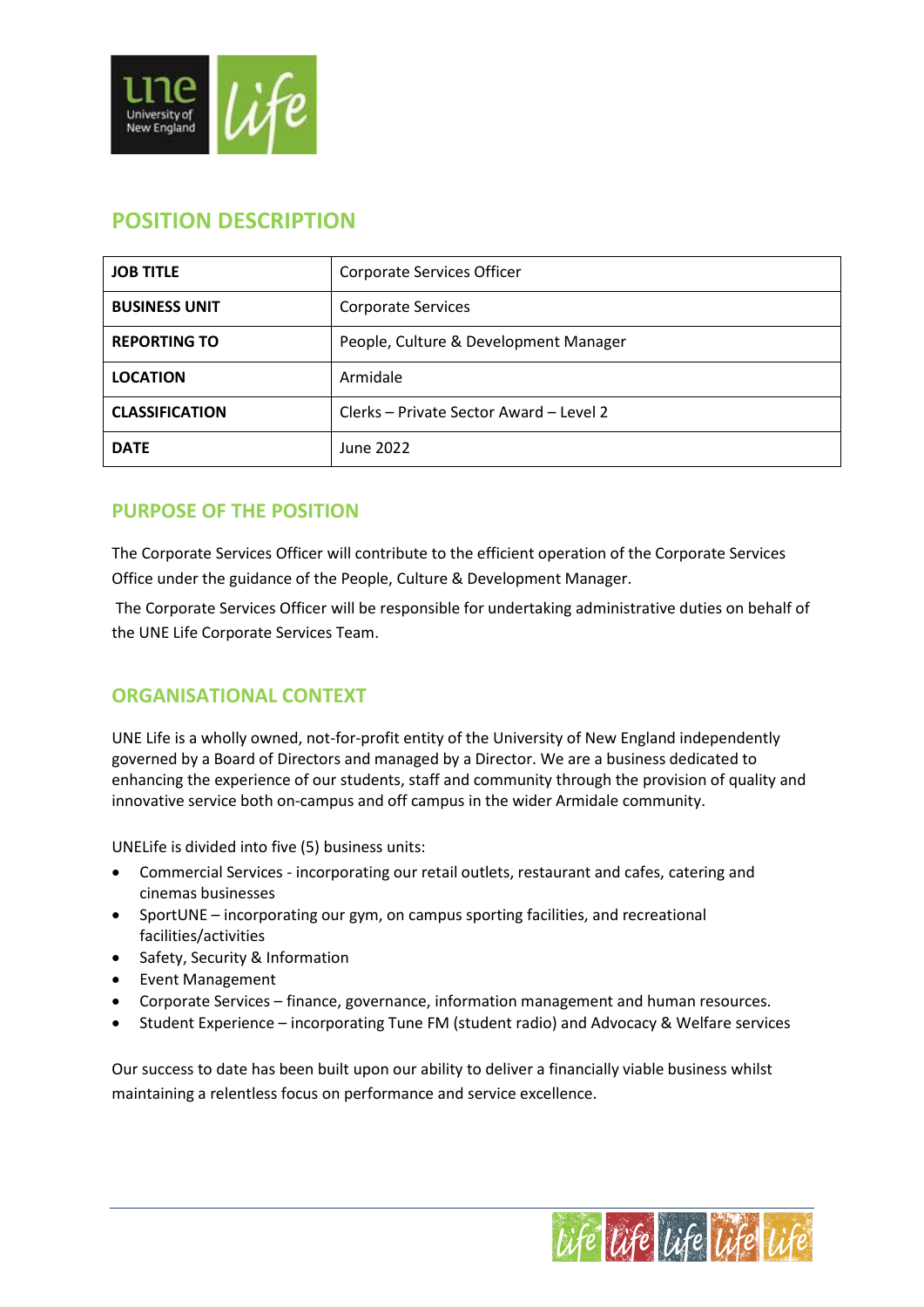#### **KEY ACCOUNTABILITIES**

- 1. Provide administrative support to the UNE Life Corporate Services team and provide a customer focused service to clients across all of the UNE Life business areas;
- 2. Assist with the duties of Accounts Receivable, Accounts Payable, when required;
- 3. Assist with payroll and HR administration tasks, when required;
- 4. Assist with Reception duties as required, in Administration Assistant role;
- 5. Perform filing of all correspondence and records including archiving and storage of documents in accordance with UNE Life's Record Management Policy and Procedure;
- 6. Assistance in respect of UNE Life's Procurement Processes including entry of purchase orders and extraction and summary of procurement data for analysis.

## **LEADERSHIP ACCOUNTABILITIES**

- Promote UNE Life values.
- Promote a safe, efficient, and effective work environment by promoting a positive, healthy, safe and innovative work environment.

### **KEY RELATIONSHIPS**

- Direct Reports:
	- $\circ$  N/A
- External Stakeholders
	- o Suppliers
	- o Contractors, etc
- Internal Stakeholders:
	- o UNE Colleagues
	- o UNE Life Colleagues

### **SELECTION CRITERIA**

- 1. Relevant Certificate qualifications and experience.
- 2. Demonstrated administrative experience ( + HR experience desired), word processing skills with an ability to use UNE Life systems, software applications such as Microsoft Word and Excel, and financial management software appropriate to the position, with a high degree of accuracy and attention to detail.
- 3. Demonstrated interpersonal, listening and communication skills with the ability to develop and maintain networks and contacts and relate to stakeholders from diverse backgrounds.
- 4. Proven organisational skills including the ability to assess priority of tasks, manage workload and meet multiple (or conflicting) deadlines.